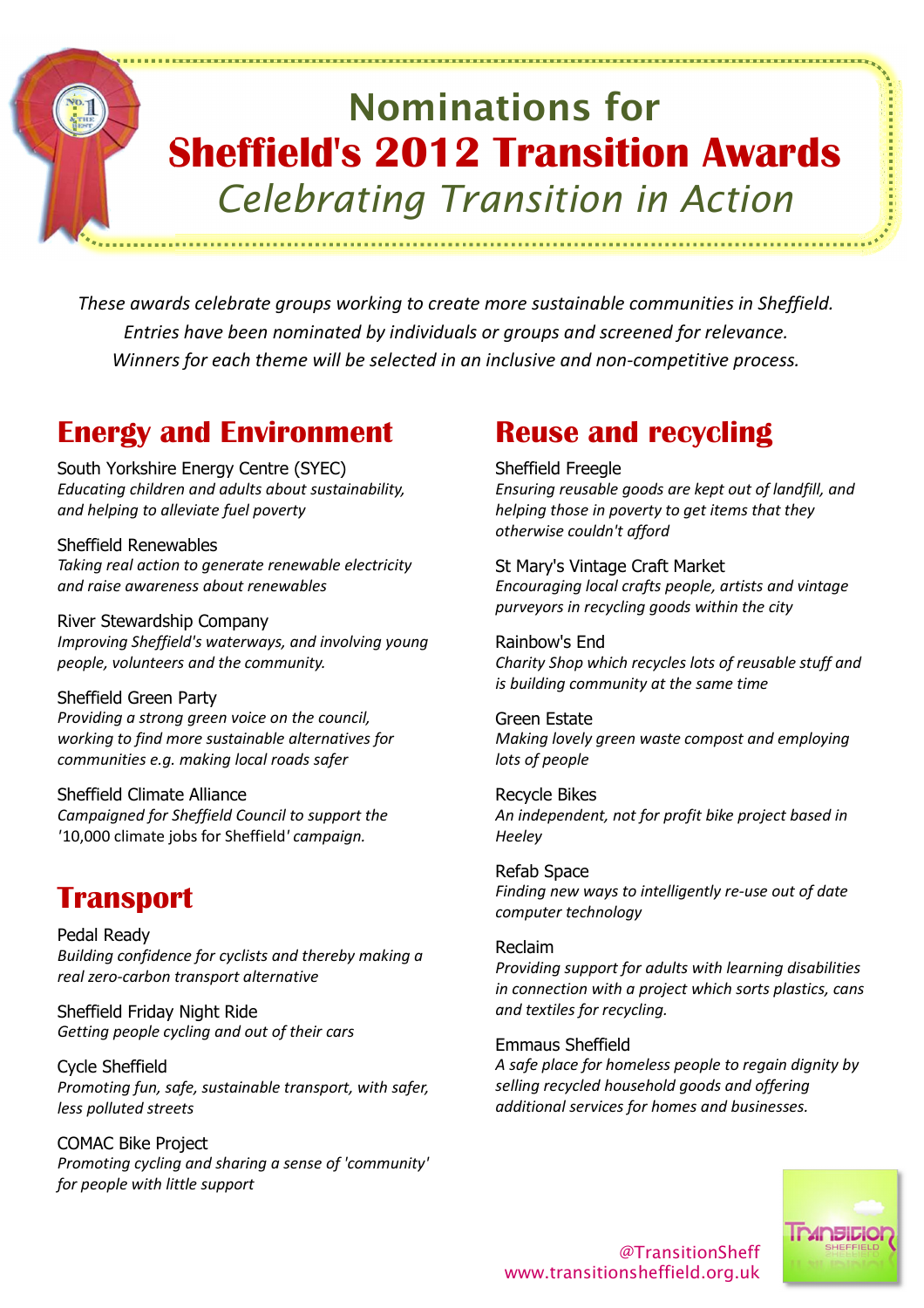# Food growing

#### Grow Sheffield

Organising creative events and skill sharing (e.g. allotment soup and grafting workshop), transporting locally produced food on a locally made tricycle.

# Abundance

Harvesting unwanted fruit and distributing it to those in need, and so helping to change the way people think about food and community.

### Allotments

All the allotments are keeping gardening know-how alive and demonstrating that it is possible to grow your own vegetables, herbs, etc.

# Hazelhurst CSA

Community Supported Agriculture project which is sharing skills, producing a local veg box, and using organic growing techniques to capture carbon.

# Hanover Tara

Organising a small community allotment to promote more self-reliance and sustainability

# 2 Troughs Allotments

Hosting a variety of local groups, - from children and families to people with troubled lives - and multiskilling, not just growing food.

# Green City Action

Supporting people to learn growing skills e.g. through a 'School for Vegetables' project, and providing a toolbank for tool sharing.

# LEAF Sheffield Allotments

Enhances young people's self-esteem as well as teaching food-growing skills and creating an extended community on the allotments.

# Grow St Marys

Have set up a fantastic food growing garden with very few resources and have a diverse range of groups using it.

# THeM Diggers

Transition Heeley-Meersbrook community allotment group with members from around the city working to grow, learn and share.

# Trade Base

Providing opportunities for local people, including those with mental health issues and learning difficulties, to grow their own food.

# Food outlets

#### Beanies / Cat Lane Working cooperatively to make and distribute local food

Incredible Nutshell Re-opening a brilliant health food shop with lots of organic, fairtrade products.

#### Just natural Promoting/selling local food and drink, keeping local farming and other businesses alive

Showroom Have an allotment on the roof, and harvest herbs and veg for their restaurant.

### Blue Moon

A great range of vegetarian food, plus a great hub in which all sorts of community groups meet up

Fusion Café Cooking wonderful tasty food from good sources

Seven Hills Bakery Artisan food bakery in Sharrowvale with organic, hand-made locally produced bread and confectionery

Jubilee Food Bank Providing short-term emergency food to families across Sheffield

Fir Vale Food Bank Providing food for low income or destitute individuals/households. Much food comes via FairShare from individuals and companies.

# Sheffield Castle Food Bank

Providing for local vulnerable residents in the area with staple foods, fruit and veg plus a weekly breakfast club with cooked meals.

# Grace Food Bank Sheffield

Provide meals and enough food for a day for everyone in each low income household or destitute person that calls in.

# S6 Food Bank

Provide food for three days for those in need. Also run a rural delivery service, for clients who can't afford to get to a foodbank.

#### Brungreave Food Bank

People identified as being in need can receive non-perishable, in-date food donated by schools, churches, businesses and individuals.

Parson Cross/Mount Tabor Food Bank Food donated by individuals and local churches is offered (through GP referrals or the Advice Centre) to families and individuals in crisis.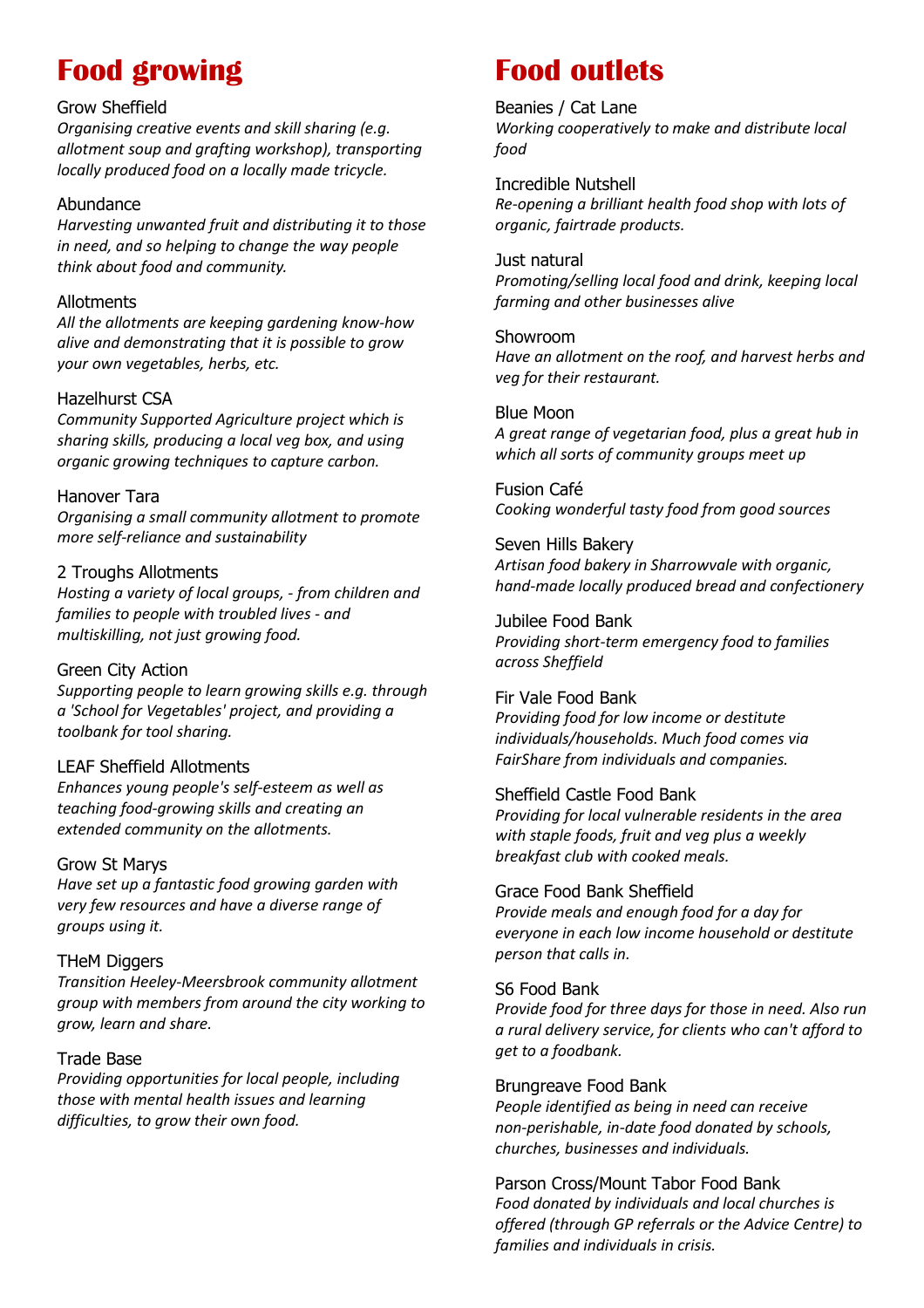#### Forge Bakehouse

Community-focus artisan bakery based in Abbeydale Rd. with baking on site, commitment to low-energy and low-impact transport and wonderful bread

# School of Artisan Food

Providing sustainable short courses in food, enterprise and hospitality. Their students have been setting up in Sheffield and further afield.

Zed Wholefood Selling locally produced and organic produce in Nether Edge

#### Lembas

Providing wholesale specialty organic, vegetarian and organic wholefoods to retailers and individuals

Sharrow Marrow Selling local and organic vegetables and produce

# Wealth

# Positive Money Sheffield

Campaigning for monetary reform and an end to debt slavery.

#### Sheffield Credit Union

A savings and loan co-operative, campaigning and providing people with access to fair financial services.

#### Step Change

Supporting people in financial difficulties to create and follow realistic plans to get themselves out of debt.

# **Livelihoods**

#### Regather

Pioneering new ways of co-operative working for a more local, low carbon, and resilient economy.

#### Portland Works

A local community enterprise that's saving jobs and skills and keeping part of Sheffield's architectural heritage alive

#### Heeley Development Trust

Undertaking sustainable development of Ann's Grove School, providing digital support for excluded local residents, and managed workspaces for other food, energy and transport projects

#### Buster's Coffee Co

Creating employment for people who are severely disadvantaged in the labour market and delivering fairtrade supplies for retail or wholesale outlets.

Sheffield Social Enterprise Network Promoting the growth of community businesses and wealth-generating community development.

# Education

Wildlife Trust for Sheffield and Rotherham Have a busy community outreach programme, especially in Sheffield's primary schools.

Charnock Hall Primary School Pupils are growing veg

Freeman College Educating young people who might otherwise be excluded so that they can instead be a part of the bigger community.

#### Heeley City Farm

Promoting sustainable living by showing kids where their food comes from and how renewable energy works.

#### Ecclesall Woods Sawmill

Providing educational benefits for the local community whilst maintaining the semi-natural ancient woodland.

Meersbrook Walled Garden Outdoor Playgroup Giving city kids space and time to enjoy the change of seasons and growing of a harvest.

South Yorkshire Forest Partnership Involving local people in community events, e.g. tree plantings, the Wood Fair and green health activities.

#### Friends of Lynwood Gardens

Developing an educational nature reserve, reviving traditional crafts, and encouraging artists and musicians to create community events.

#### Access Space

Helps people to get started with computers and work on their own projects, using and creating second-hand computers and open source software, in a supportive community.

Women's Construction Centre Encouraging women who wish to learn skills not traditionally associated with women.

#### Sheffield Engineers without Borders

University students undertaking practical projects to demonstrate how engineering can improve lives and enhance human capacities.

#### Whirlow Hall Farm

An educational trust working with inner city children and young people with special needs, allowing them to find out where food comes from.